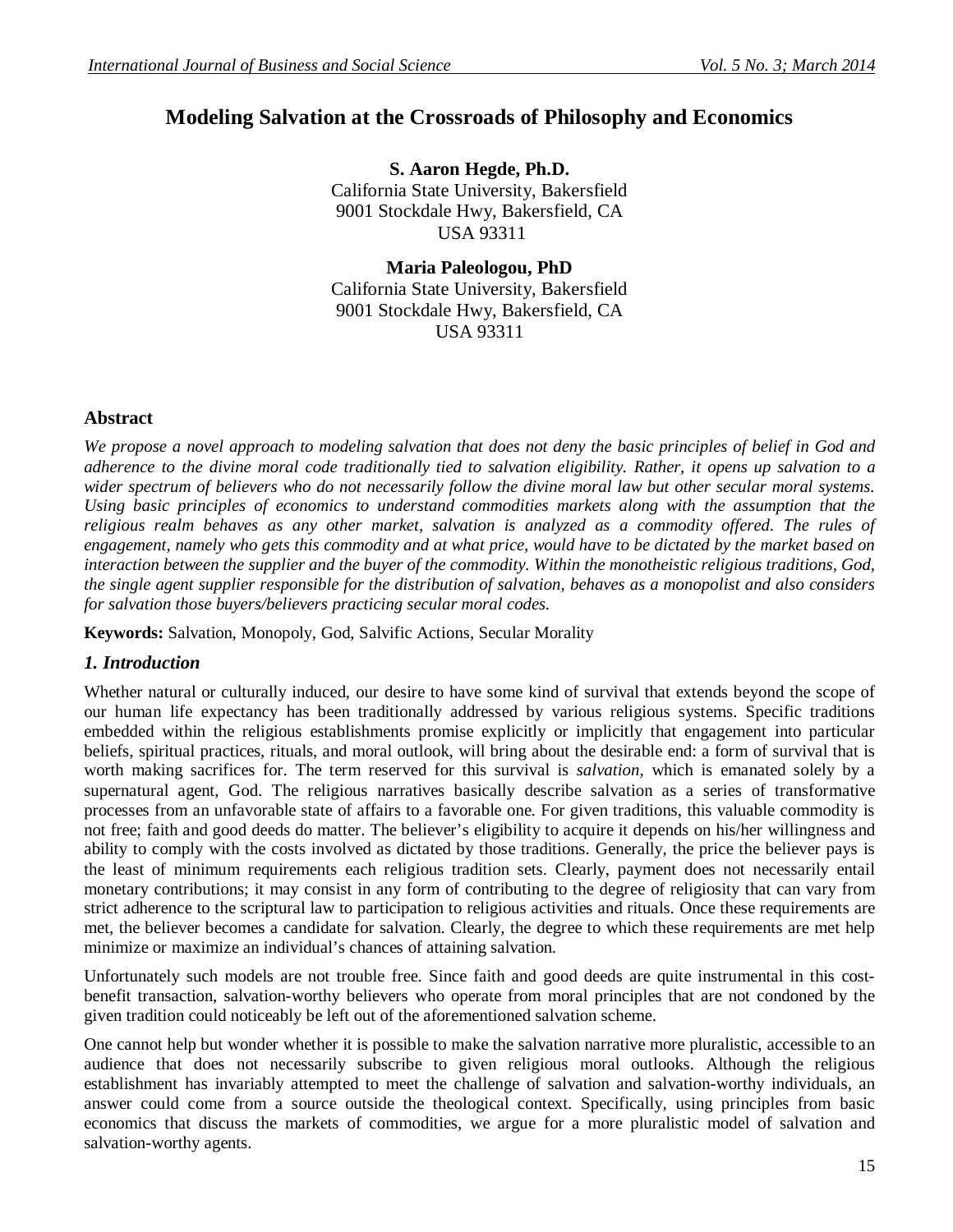Hence, we propose a model of salvation that does not deny the basic principles of belief in God or adherence to the divine moral code, traditionally tied to salvation eligibility. Rather, our model opens up salvation to a wider spectrum of believers, who do not necessarily follow the divine moral law but other secular moral systems. In discussing our proposed model, first we address the concepts of God and salvation. Secondly, we focus on religious groups that qualify for membership in the salvation market. These groups range from the traditional evidentialists, fideists, and mystics to potential believers (the agnostics). Third, we outline the morally appropriate outlooks that optimize the possibility for salvation. Finally, using the basic tenets that rule the markets of commodities, we show that it is equally rational to argue for a divine realm that operates as a market for a valuable commodity, i.e. salvation. The supplier, God, will make salvation available to the members depending on how willing and able they are to acquire the commodity in demand.

### *2. God, the Supplier of Salvation*

Before we discuss the proposed model of salvation, it is quite important to briefly state what we consider an adequate concept of God, although it is beyond the scope of this paper to argue for the existence of such a being. Accordingly, God is a conscious agent, the omnipotent, omniscient, perfectly good and all loving Creator of the universe (Findlay, 1955). Our definition of God's concept is supported by the various interpretations of the manifestations of His agency. We believe that these interpretations do not logically entail that what we have at the human level are illusions. Rather, they are logically constructed conceptual analyses that illustrate the various ways this reality is experienced, given that human experience is partly informed by linguistic and conceptual frameworks intricately related to specific cultures and societies.

In light of the above, the religious narratives enriched by what the holy texts, along with the pictorial evidence and the religious experiences, implicitly or explicitly endorse, reveal a God of anthropomorphic qualities. More specifically, this God is the *creator, hears* the prayers of His subjects, *communicates* with His believers as evidenced by the various accounts of mystical experiences, *responds* to their prayers by granting or denying their ephemeral wishes, and *disciplines* them. Finally, according to the aforementioned religious establishments, the most important aspect of this God is that He is the supplier of a commodity that is of extreme value to humanity. His approvals or disapprovals for salvation eligibility are to be proportionate to the believer's level of devotion and observance to given prescriptive moral canons.

Is it an unrealistic human trait to be expected to show devotion for an entity whose existence, by many accounts, could be highly contestable? This behavioral pattern may not be as implausible. If we take a closer look at given human relationships, we notice that humans appear to care more for individuals who possess immense resources quite valuable for their well-being, as they consider them potential exchange partners. Likewise, assuming God's existence, caring for Him is not paradoxical, given that He is a great potential exchange partner for an immensely desired commodity He possesses. As Stark (2001) observes:

People care about Gods because, if they exist, they are potential exchange partners possessed of immense resources. …… Because Gods are conscious beings, they are potential exchange partners because all beings are assumed to want something for which they might be induced to give something valuable (pp.15-19).

### *3. Salvation: A Process of Transformation*

Originally, the term "salvation" derives from the Latin word "salus" which in turn means whole, healthy, enjoying well-being, and bliss. In general, the religious tradition uses it metaphorically to refer to the human predicament of sin, death, ignorance, and impurity as an "illness" from which salvation brings "healing" (Crim, 1989, pp. 643- 644). Historically though, the term "salvation" has been treated semantically different by religions of salvation and religions of sanctification. In general, the former adhere to the view that things about our own life experiences and the societies we live in are not the way they should be and thus they need to be transcended. On the other hand, religions of sanctification, argue that things are the way they should be, and our religious task is to maintain this equilibrium following specific directives spelled out in the holy texts.

Both traditions, though, implicitly or explicitly highlight an essential feature of the term, namely its transformational power. Specifically, all religions and their various strands fundamentally define salvation as a moral and spiritual transformation of the human existence from the state of self-centeredness to a new state of existence whose epicenter is God (Hick, 2005, pp. 450-461). Salvation in this sense does not need to be Thisworldly or Otherworldly; we understand that the religious and ethical practices aim at the present and future spiritual well-being of the believer, wherever this takes place.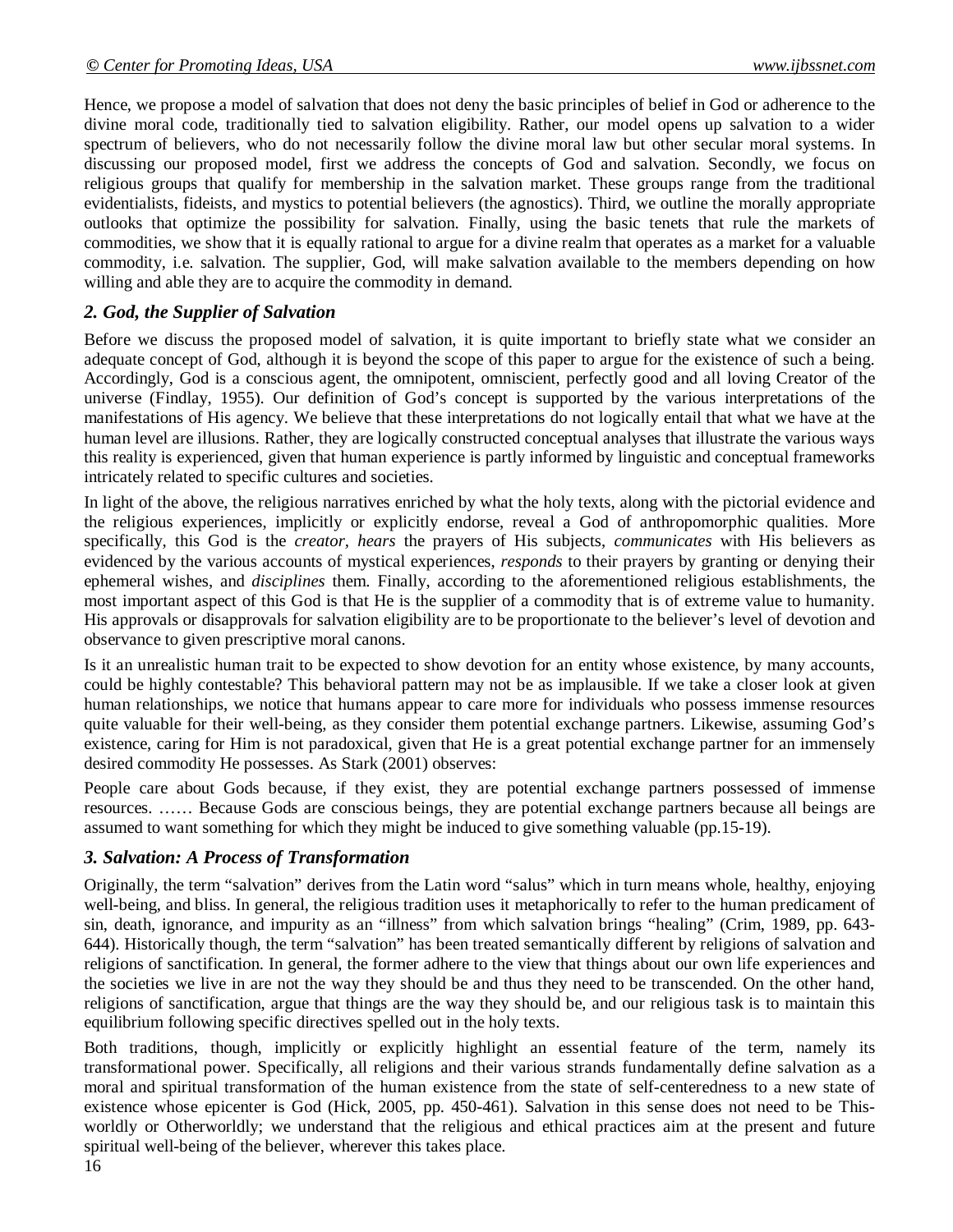## *4. Believers: A Tapestry of Many Threads*

Indeed, believers constitute a tapestry of many threads that come from all walks of religious life. Our model of salvation focuses on those individuals who hold a special kind of belief regarding God's existence and who are willing to contribute to the well-being of God's creation with their moral deeds. We group these individuals into two general categories, the traditional theist and the potential believer, i.e. the religious agnostic.

Despite their ritualistic differences, the traditional theists such as evidentialists, fideists, and religious mystics, who subscribe to the three official monotheistic religious traditions, Christianity, Judaism, or Islam, invariably seem to agree on the following propositions. First, at the most fundamental level they hold a special kind of *belief* about God's existence, although they may or may not *know* whether God exists. For many of them their belief in God is grounded on what their parents told and/or teachers taught them about Him. Others have some kind of a religious experience, mystical in nature that may involve the inner testimony of the Holy Spirit, or direct contact with the divine. Holding this kind of belief is quite important to them and they do not usually attempt to reconcile it with philosophical arguments or in the light of science. Some others, scientists, theologians, and philosophers, believe in God's existence by accepting the basic tenets of the theological arguments produced by the Medievalists, such as Aquinas, Augustine, Anselm, and their contemporary versions, or the fine-tuning hypothesis of the genesis of the universe. According to the latter only God could have arranged the constants in the universe in ways that they permit the evolution of life and consciousness (Dembski, 2006).

Many have contested the testability of those beliefs by granting them as mere conjectures. But as we will see in this section, granting them the status of conjectures does not deny their plausibility. Specifically, the religious agnostic, who is skeptical in regards to the evidentiary aspect of religious beliefs, does not argue that propositions about the divine are not meaningful. Also, he does not claim that lack of evidence implies that God does not exist. Rather, he, much like Huxley, argues that beliefs about God's existence are empirically untestable. The agnostic of our essay echoes Huxley's worry regarding the testability of beliefs about the transcendent (Huxley, 1895). In other words, the traditional arguments for the existence of God-cosmological, teleological, and ontological are to be defective in some respect or another. As for the religious experiences, because they are highly subjective, their authenticity status could be contestable. Accordingly, the agnostic, assuming he is an epistemological foundationalist, cannot tell "I know God exists" since his claim "I believe that God exists" cannot acquire full truth status. Hence, the agnostic's stance is that he neither affirms nor denies God's existence.

It appears, then, that the agnostic cannot be part of our model of salvation, since belief in God is one of the necessary conditions for eligibility in the salvation market. But there could be a different avenue we can use to make the agnostic a member of our market. Clearly, reason as a human tool aims at discovering truth on how one believes and not what one believes; but it may fall short—the agnostic, due to lack of sufficient evidence, cannot know with absolute certainty whether God exists or does not. However, this does not necessarily imply that it is impossible for the agnostic to act in a religious manner. To illustrate the point, let us look at the following analogy. Our agnostic holds the following in regards to justice: "I know the meaning of the term justice. I do not know, though, whether justice exists or not, since I do not have sufficient evidence to support the belief that justice exists or does not. In a given context, though, I act in what I believe to be a just manner, acknowledging that this belief could be false tomorrow." Likewise, our religious agnostic can become a member of our salvation market by wagering for the God of our model. Although he acknowledges that he does not know with absolute certainty whether God exists or not, for pragmatic reasons, he may choose to side with the belief that if God were to exist, then He could be the only entity that could make salvation available to believers. His choice to wager for this belief is motivated by a cost-benefit analysis: the worst consequences wagering in favor of this concept of God are at least as good as the best consequences wagering against it.

In sum, what matters for our model is that the believer and the potential believer hold the following belief in regards to the transcendent: Were there God, He would be solely responsible for granting salvation. At this juncture, it is worth noting, that the moral atheist cannot be part of our account. The moral atheist at the most fundamental level believes that there is sufficient evidence to show that God does not exist. In that sense, he is not open to the above wager.

### *5. Salvation and Moral Agency*

The second common trait the theists of our model share is that they unanimously agree that God being the sole provider of salvation will reward those who conduct their moral life in a God-pleasing manner.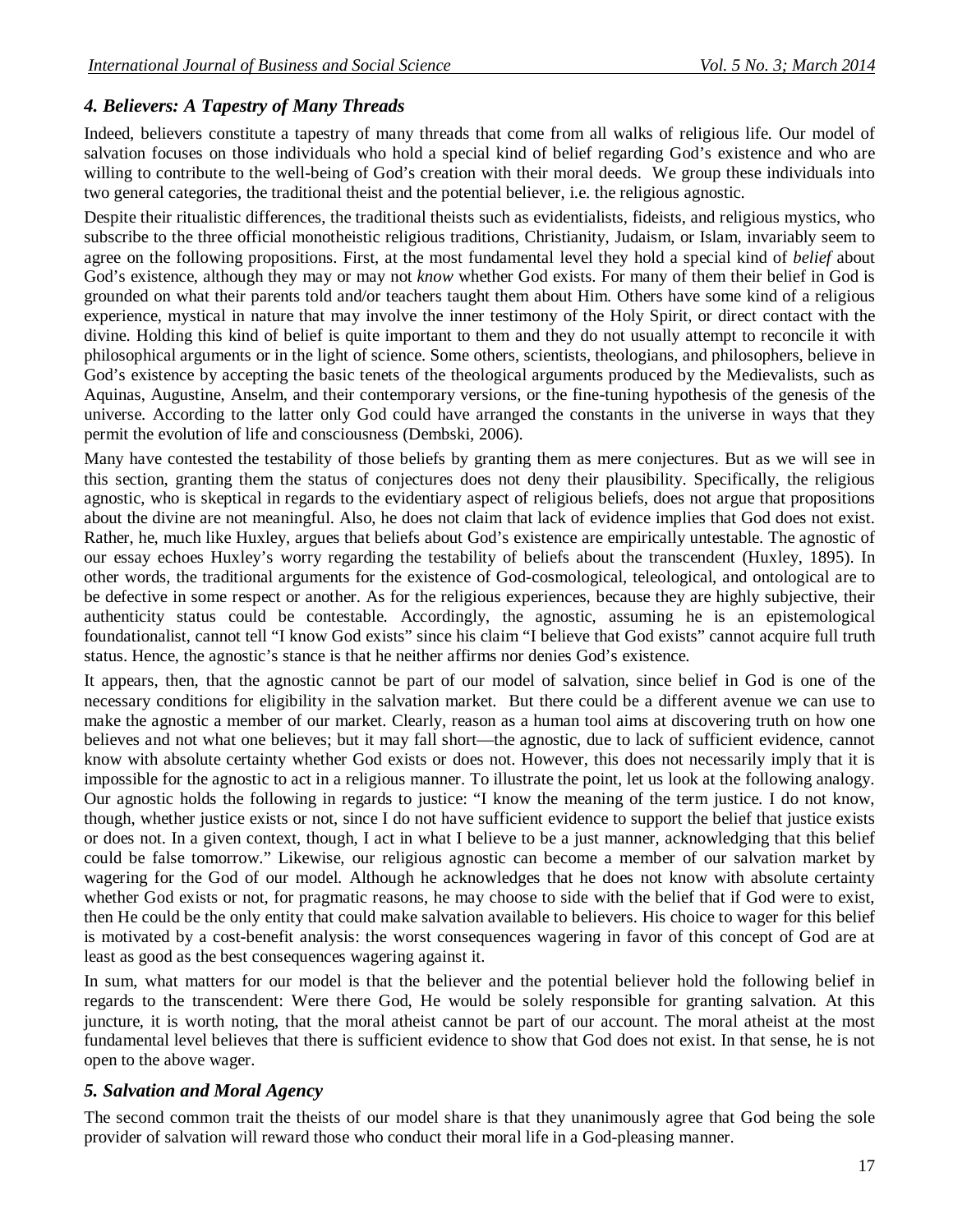Regardless of the source of their moral principles, divine or secular, as our model argues, they believe that God, as the sole provider of salvation, will reward those who conduct their lives in a God pleasing-manner, whereas those who defy his moral commands will be abandoned to eternal punishment.

In general, the traditional theists who belong to any of the three monotheistic religions have the best intentions to avoid evildoing, contribute to the overall good by leading morally good lives, as God has intended them to. Although they have no way of knowing with absolute certainty God's decision-making process and God's final decision on who is granted salvation and who is not, still they attempt to do their best to maximize their chances for salvation eligibility. Their chances to be considered candidates for salvation are informed by their willingness to become sound moral agents. Accordingly, the given traditions require the believer's moral canvas consists in principles that are spelled out in the various renditions of the divine command theory of morality in that the morally right thing to do is what God condones, whereas the morally wrong thing would be what God forbids. In an attempt to find God's will, since they have no way of knowing with absolute certainty the principles underlying God's decisions, the traditional believers will engage into specific practices that will minimize their chances of being left out of divine consideration. This implies that they would have to comply with the multifaceted guidelines prescribed in the moral canons of the given traditions that could range from conducting one's life in accordance to scriptural morality to more ritualized practices such as catechism, praying, participating in holy communion, etc. If the believer does not conduct his life accordingly, God will express His disapproval with hardships that are interpreted either as tests of faith or divine punishments for wrongdoings. Such punishment entails at minimum either staying in or attaining an unfavorable state of being, whether current or future, Out-Worldly or This-Worldly.

In sum, belief in God and acting upon the divine moral canons are individually a necessary and jointly a sufficient condition for any traditional believer to be considered a candidate of salvation. This does not imply that diligently observing the prescribed path of faith in God's saving work and acting in a God-pleasing manner guarantees salvation; rather, it guarantees eligibility for salvation.

Although meeting these two conditions is the bare minimum required for eligibility, does exceeding them guarantee salvation? Specifically, would worshippers who live an exemplary moral life such as saints and Mother Theresas be guaranteed eternal bliss? Clearly, they would not. Since such believers do not have privy to God's final decisions, their choice to follow the prescribed path partly implies their intention to raise the probability of being considered for salvation. Besides the foreseeable personal gain, the added bonus for the given religious community would be that these individuals, who have willingly given up secular life for a life of strict obedience to scriptural, ritualistic, and divine moral canons, provide the much-needed paradigm to follow.

Given the religious realm from which they operate, is it logically consistent that some would choose to pay this high of a price, especially when compared to secular models of life? But isn't this too much of a high price to pay, given that God's final decisions are not known? To answer this puzzling question we may have to look into the kinds of strategies we follow in order to maximize positive outcomes. The context of such decision-making processes may range from actions that secure constructive interactions with the world, the attainment of what we consider good to the ones regarding promises of a blissful afterlife. So, for the believer who belongs to the aforementioned traditions, the case of the above paradigms helps to show that subscribing to given ethical canons, assuming the absence of any alternative, equally good competitive options, most likely will not go unnoticed; in other words, exceeding secular morality can exponentially increase the probability of attaining salvation: the stricter the adherence to the moral tenets of the given religious community, the higher the probability of attaining salvation. Unfortunately, as we have already pointed out this approach caters to a rather unnecessary exclusivism, since it is not clear why anybody who operates from outside the prescribed minimum of the moral and ritual framework should not be guaranteed candidacy for salvation.

To begin with, it is rather difficult to make accurate judgments about the agents' actual moral incentives. And simply analyzing consequences cannot adequately describe the moral code or theory to which the agent subscribes. The interpretation of the consequences largely depends on the existing cultural and political framework (Davidson, 1980) as well as the psychological condition of the receiving party. If, as Hospers (1958) argues, psychological mechanisms such as "the unconscious is the master of every fate and the captain of every soul", then the role of unconscious and subconscious desires in the agent's intentions and outward moral behavior become even murkier.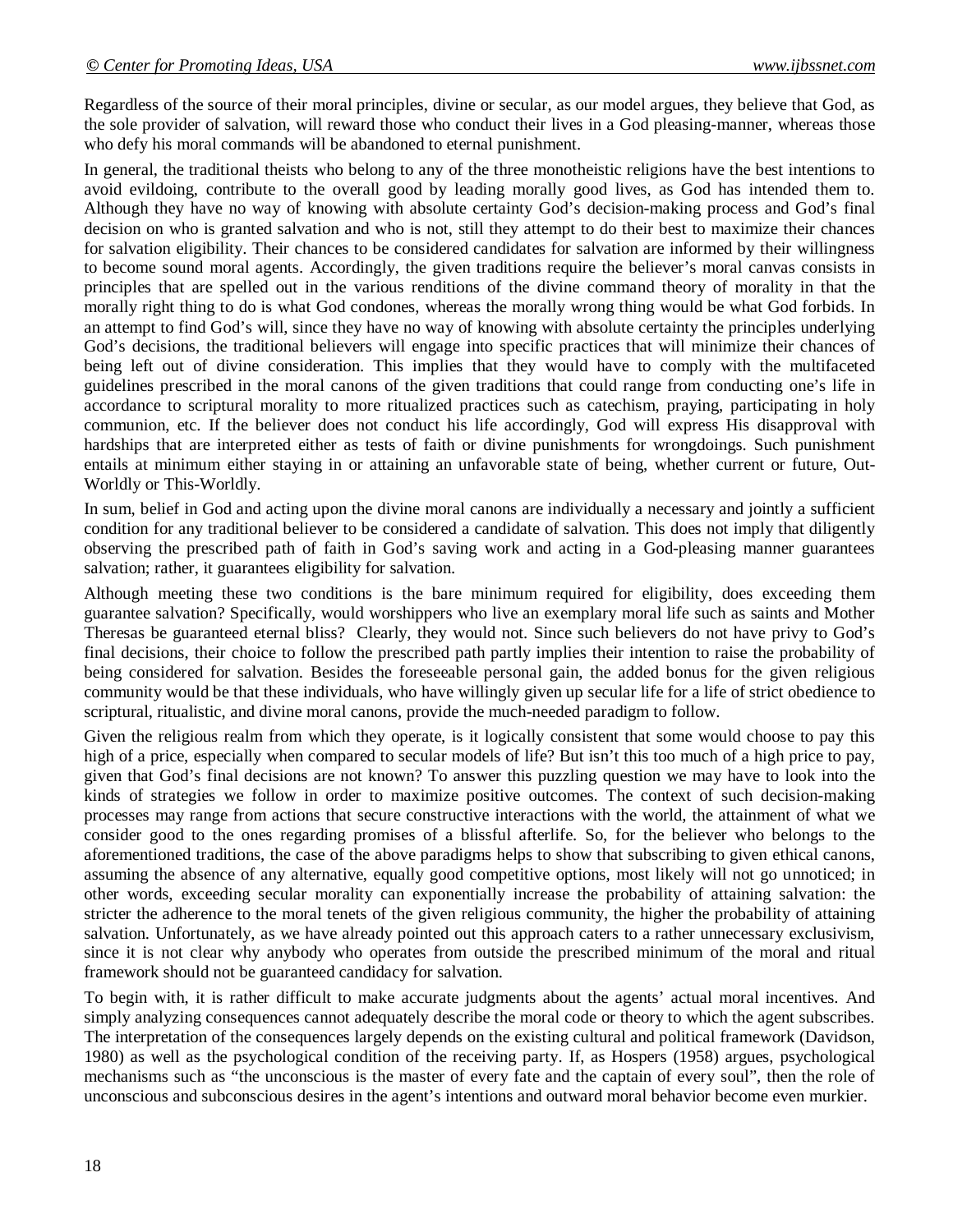The existence of the various moral theories, either subjectivist or objectivist ones, including the prescribed divine commands as presented in the holy texts, indicates a pluralism of moral principles available for the rational agents to choose depending partly on the cultural framework from which they operate.

Furthermore, from the divine standpoint, since we cannot objectively know on what specific moral principles God relies to reach the decisions, it appears that adherence to any of the established moral theories, given that all of them aim at some kind of good, either the agent's or the group's, could suffice for eligibility for salvation. So, the potential believer/agnostic of our essay, as long as he is not a moral nihilist, but acts upon moral principles that are spelled out either by secular moral theories or any renditions of the natural law theories of morality could qualify for salvation.

#### *6. Salvific Belief vs. Salvific Action*

Our argument relies on two basic concepts and their corollaries: *Salvific Belief (SB)* and *Salvific Actions (SA)*

 *Salvific Belief (SB)* is a special kind of belief, according to which, *were there* a supernatural agent, It would be solely responsible for granting salvation.

On the other hand, *Salvific Actions, (SA),* are moral actions whose intent is to produce salvation. We argue that such actions are motivated by criteria that are embedded in the following three categories of moral outlooks. The categories as defined here are in a hierarchical order of increasing sacrifice so that  $SA_3 \leq SA_2 < SA_1$ :

- SA1: The Divine Command and/or the Natural Law theories of morality as well as ritualized behavior as defined by the holy texts and religious institutions.
- $SA<sub>2</sub>$ : Secularized models of morality.
- SA3: Moral principles as defined by the most liberal definitions of either religious or secular moral systems.

The traditional religious systems to which our paper refers subscribe to the following principles in regards to salvation candidacy. First, SB and  $SA<sub>1</sub>$  are individually necessary. Secondly, both SB and  $SA<sub>1</sub>$  are a sufficient condition. Any conditions weaker than SB and  $SA<sub>1</sub>$  would eliminate one's eligibility for salvation: either the believer is *willing* and *able* to live one's life as closely as possible, if not identical, to the divine commands in order to be eligible for salvation, or they will lose eligibility.

The traditional model of salvation, unlike the one we propose, appears indifferent or uninviting to nontraditional believers such as the religious agnostic or the believer who has taken Pascal's Wager**.** So, assuming that these agents are neither atheists nor moral nihilists although such agents, they satisfy the least minimum requirements expected from both SB and  $SA<sub>3</sub>$  to be eligible for salvation.

#### *7. The Market for Salvation: An Economic Model*

A commodity's market price is determined by the intersection of its supply and demand curves. The demand curve indicates the willingness and ability of the consumer to purchase the commodity being offered at the market price. As such, at higher prices, consumers are less willing and able to purchase the commodity and vice versa at lower prices. Given this, a demand curve is represented as a downward sloping curve, labeled 'D' in figure 1, where the horizontal axis indicates the quantity (Q), while the vertical axis shows the price (P) for a given commodity. The reverse is true regarding the supply curve, labeled 'S' (fig.1). At higher prices, producers are willing and able to provide a higher quantity of the commodity for sale. Hence, supply curves are typically represented as an upward sloping curve. The cost of production, among other things, affects the supply curve. Generally as a higher quantity of a commodity is produced, the higher is the cost of production. Hence the producers would desire a higher price to be willing and able to make available a higher quantity of the same commodity.

In markets with many buyers and sellers (perfect competition), the market price for a commodity is determined by the intersection of its aggregate supply and demand curves. Since both curves move in opposite directions, this intersection occurs at only a single point, the equilibrium. At the equilibrium, the market price and quantity is determined as shown in figure 1. However, in non-competitive market structures, such as an oligopoly or a monopoly, producers rather than the market forces of supply and demand determine the market price leading to a non-competitive solution.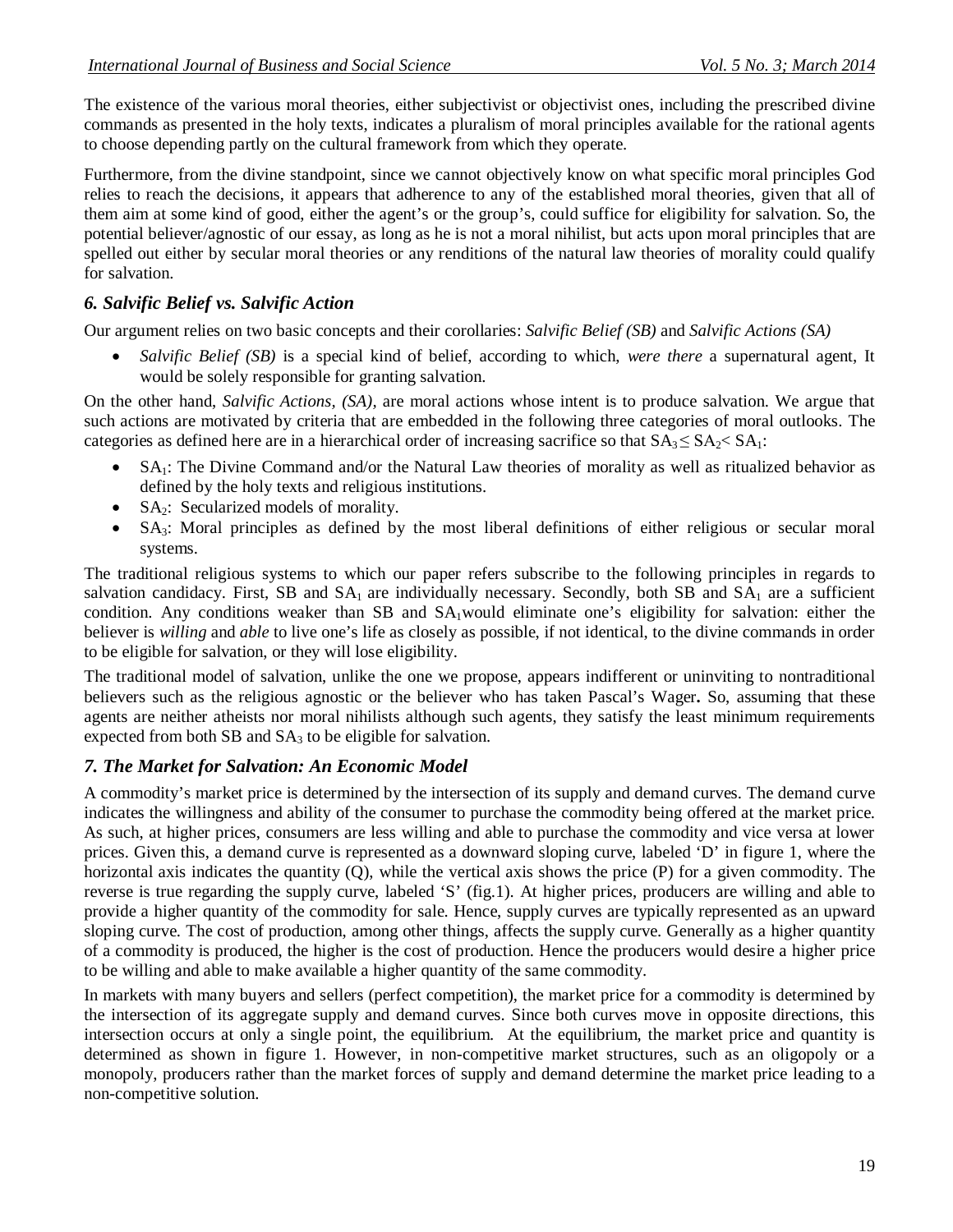In the case of a monopoly (figure 2), the single producer who controls the entire market is mindful of the impact the price has on the market demand and as a result on his/her total revenue. It is the additional (marginal) revenue from the sale of one more unit of the commodity that is critical in such a case. In a profit-maximizing monopoly, the producer sets the price such that the marginal revenue (MR) is equal to the additional (marginal) cost of producing the item, i.e. as long as the commodity is sold for a price that covers its cost of production. Any quantity sold beyond this amount will not maximize profit since the marginal cost (MC) is rising and is higher than the MR.

Since the monopolist sells his commodity for the same price to all consumers, each additional quantity sold brings in lower additional revenue, i.e. the MR is downward sloping. Since the demand curve is downward sloping, in order to induce more sales, the monopolist has to lower the price. Given that he has to charge the same price for everyone, the MR is lowered as quantity sold increases, since the price is falling as well. In making his production decision at equilibrium, the monopolist sets a price such that  $MR = MC$ . At this price he finds the output  $(Q^*)$  and the equivalent price  $(P^*)$  which would 'clear' the market, such that  $S = D$  (in figure 2: the MC curve is the same as the S curve). Both  $P^*$  and  $Q^*$  are found from the demand curve, which indicates the willingness and ability  $(Q^*)$ of people to buy the commodity at the given price  $P^*$ . At  $P^*$ , the producer is willing and able to sell the same amount of the commodity  $(Q^*)$  as is demanded. Every consumer is charged the same price  $P^*$  and a total of  $Q^*$ commodities are sold.

#### *8. Modeling Salvation as a Commodity*

Before salvation can be modeled using a market system, previous assumptions are reiterated. Only God can provide salvation, i.e. it is a unique commodity with no competition. Given the omni3 God, it can also be stated that any commodity can be produced at no additional cost to God, i.e. the marginal cost of salvation to God is zero  $(MC<sup>G</sup> = 0)$ . As such, an infinite supply of salvation can be offered so that there is no shortage of salvation.

Regardless of the belief system, God is either monotheistic (monopolist producer of salvation) or polytheistic (oligopoly producer). Either market structures allow God to be a price-maker, rather than a price-taker. Within this context, the monopolist producer sets a price, based on equaling MC and MR and charges everyone the same price, P\*. With regards to most commodities, the producers are often unaware of what price each consumer would be willing to pay for the commodity. However, given that God is a supernatural agent, He would know exactly the price each believer is willing and able to pay for salvation, i.e. He would be a perfect price discriminator. Hence, He would charge the believers exactly what they are willing and able to pay. The demand is made up of individuals seeking salvation. It is assumed that salvation is a desirable good, albeit not equally desirable among believers; such as the traditional believers, who are willing and able to pay a higher price for salvation. These are believers at the top end of the demand curve. As one moves down the demand curve, it consists of people who are willing and able to pay less than the previous demander. This willingness and ability to pay for salvation keeps decreasing until reaching the SB agnostic believer who is willing and able to pay a price of zero for salvation. It is at this margin that we find the crux of our argument. There are believers, who engage in either  $SA<sub>2</sub>$  or  $SA<sub>3</sub>$ , but unwilling to pay a higher price  $(SA<sub>1</sub>)$ , who should be eligible for salvation.

The price paid by the aforementioned believers is God's marginal revenue. So, God will provide salvation until this MR equals Its MC, which is when price is zero, for the person who is not willing to pay a price for salvation, i.e. follows  $SA_2$  or  $SA_3$ . This would make  $MR^G = 0$ , which is also equal to  $MC^G$  (figure 3). Hence, God considers this individual to be eligible for salvation. Given that God is a supernatural agent and can provide an infinite amount of salvation, this intersection of the demand curve and the supply curve does not occur until point X in figure 1, which is at a point where  $Q = \infty$ .

#### *9. Conclusion*

Specific religious traditions have argued in the past that there can be no salvation without divine morality and that there can be no religious adherence without salvation, since religious adherence by necessity implies divine morality. To ensure the longevity of such views and harness human behavior to predictable outcomes, a system of checks and balances is introduced not only for the present life but also for the afterlife. Hence, humans, by nature insecure in what should be the source that provides value and meaning for their own existence, would rather follow the precepts of an ethical system that guarantees eligibility for present and future rewards, than an alternative that has the potentiality of punishing moral conduct that is different from the one prescribed.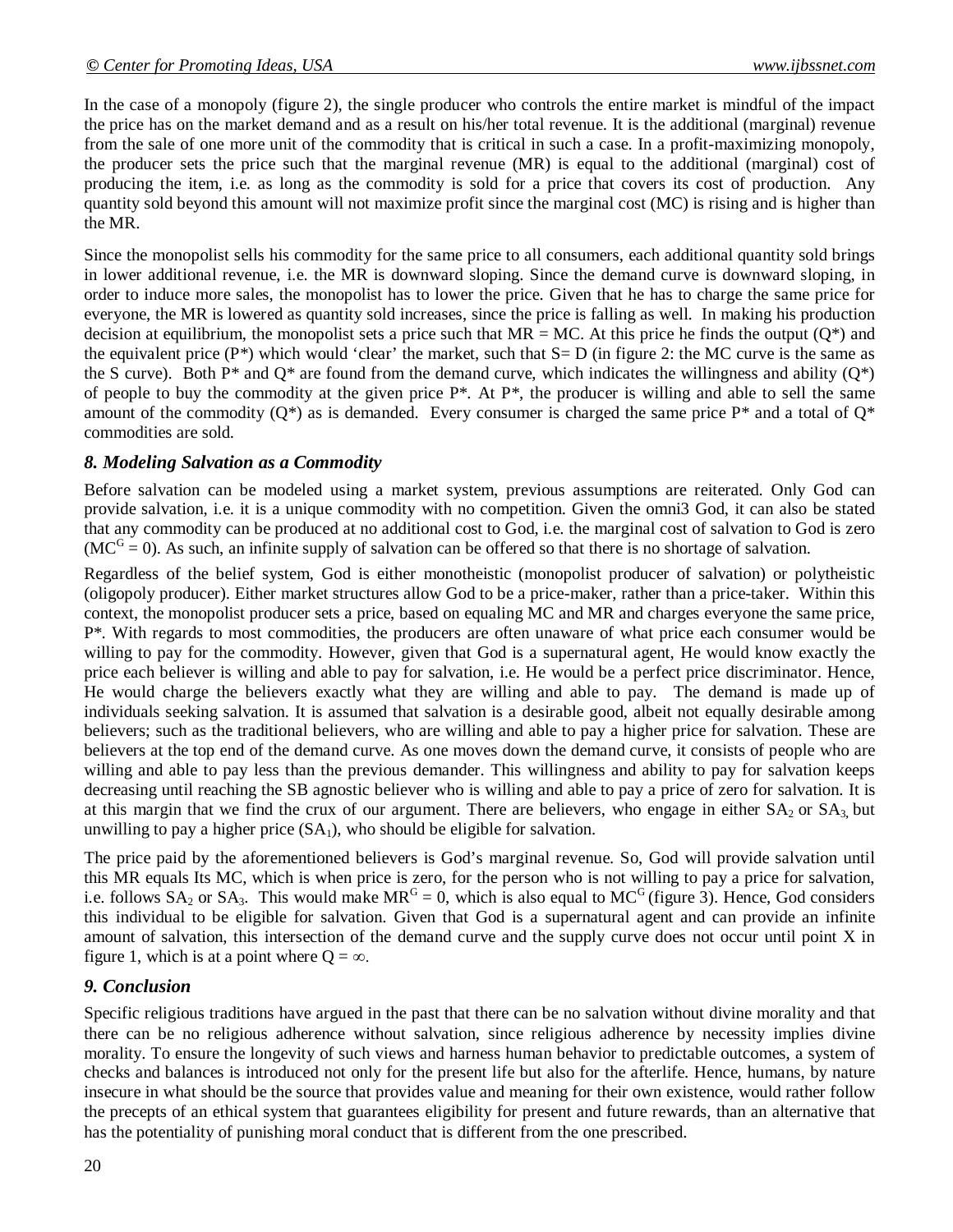The moral code used to achieve the transformation, and thus salvation, entails conforming one's life to the carefully scripted instructions of the divine law as interpreted by the particular traditions. The instructions reveal to the believers how they should act and avoid wrongful behavior. Hence, by showing faithfulness to the divine scriptures the believers do not only show their complete devotion to the divine, but also achieve the greatest of all goods: salvation. On the other hand, challenging the religious moral code, alienating oneself from it, or violating it, by implication warrants a life away from a blissful paradise, a life in sin worthy only of eternal punishment. So, it appears that it is to the believer and potential transgressor's best interest to be reminded that conducting their life in accordance with the divine moral law and not diverting from it, is the life worth living in the present and the future.

Obviously the above models of salvation as presented are exclusive of specific groups of agents whose moral conduct is guided by secular principles of morality or even the most liberal definitions of either religious or secular moral systems. In this paper, using a model of economics we argued that it is possible to be eligible for salvation without necessarily having to adhere to divine moral codes. Our model is not threatening to the existing religious establishments or to the sentiment of religiosity, rather, it makes the market of salvation more palatable.



**Figure 1: A monopoly market**



**Figure 2: A monopoly market for salvation**